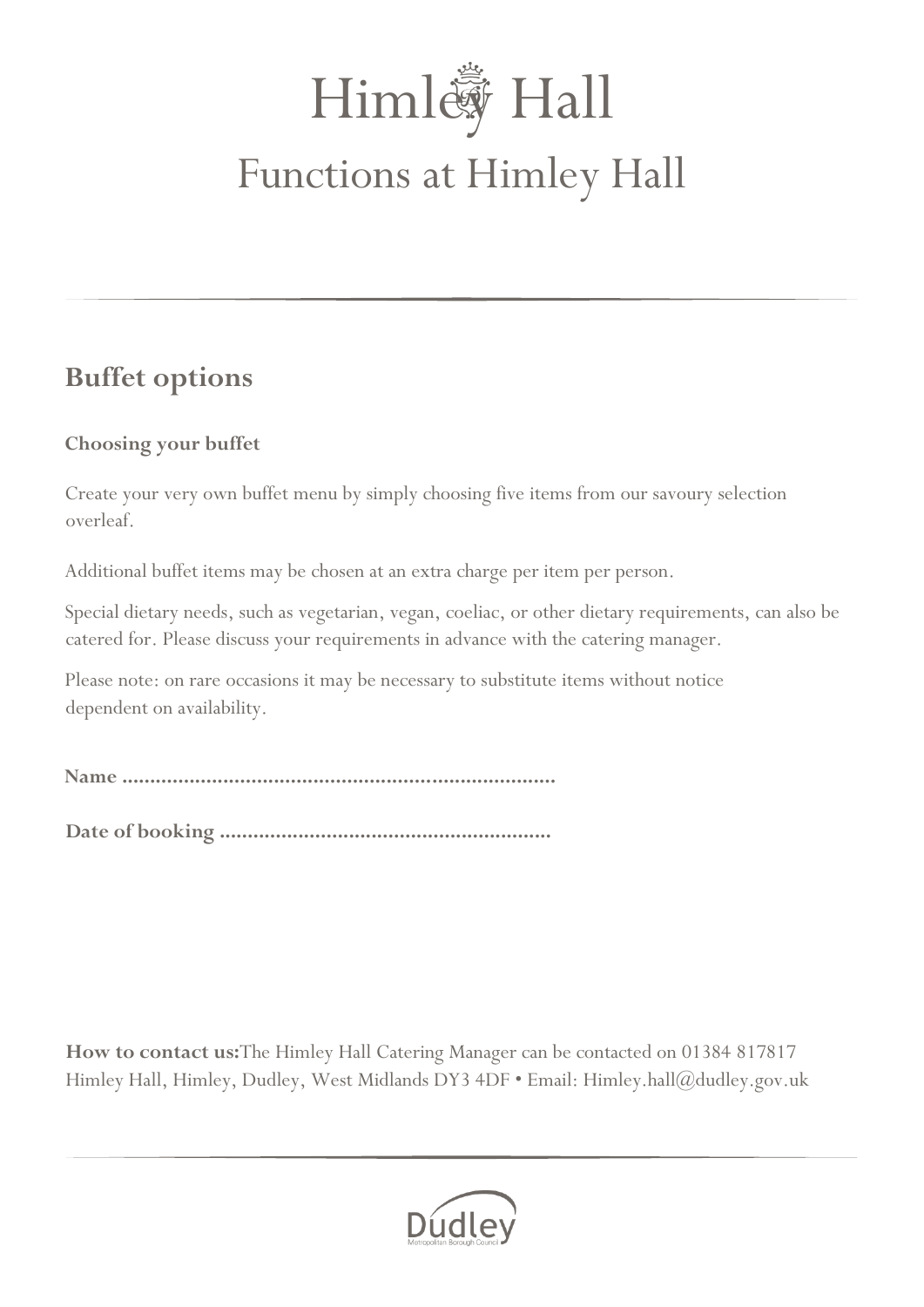## Himl / Hall Functions at Himley Hall

- $\Box$ Sandwiches & rolls with assorted vegetarian, meat and fish fillings to accommodate all palates  $\Box$ Indian selection: an array of Indian classics selected from poppadoms, mini naans, onion bhaji, pakora, spring rolls and samosas  $\Box$ Eastern spice selection: oriental dimsum, prawn crackers and sweet chilli dipping sauce  $\Box$ Black Country platter: blackpudding, pork pie & sausage rolls  $\Box$ Chicken platter: a mouth-watering selection of chicken, including tasty wings, marinated
	- fillets, goujons & satay
- $\Box$ Bite size quiche
- $\Box$ Vegetarian pastry bites
- $\Box$ 'Thin & crispy' Italian pizza slices
- $\Box$ Rich farmhouse pate on crusty bread with sweet fruit chutney
- $\Box$ Scotch egg with free range mayonnaise and watercress
- $\Box$ Chipolatas with caramelised onion & thyme
- $\Box$ Potato selection: seasoned baby bakers, garlic baby bakers, rosemary roast potatoes, chunky chips, curly fries and potato wedges with mayonnaise dip
- $\Box$ Salad selection: country coleslaw, red onion & potato salad, Chef's pasta salad, tomato, red onion & cucumber salad and Mediterranean salad